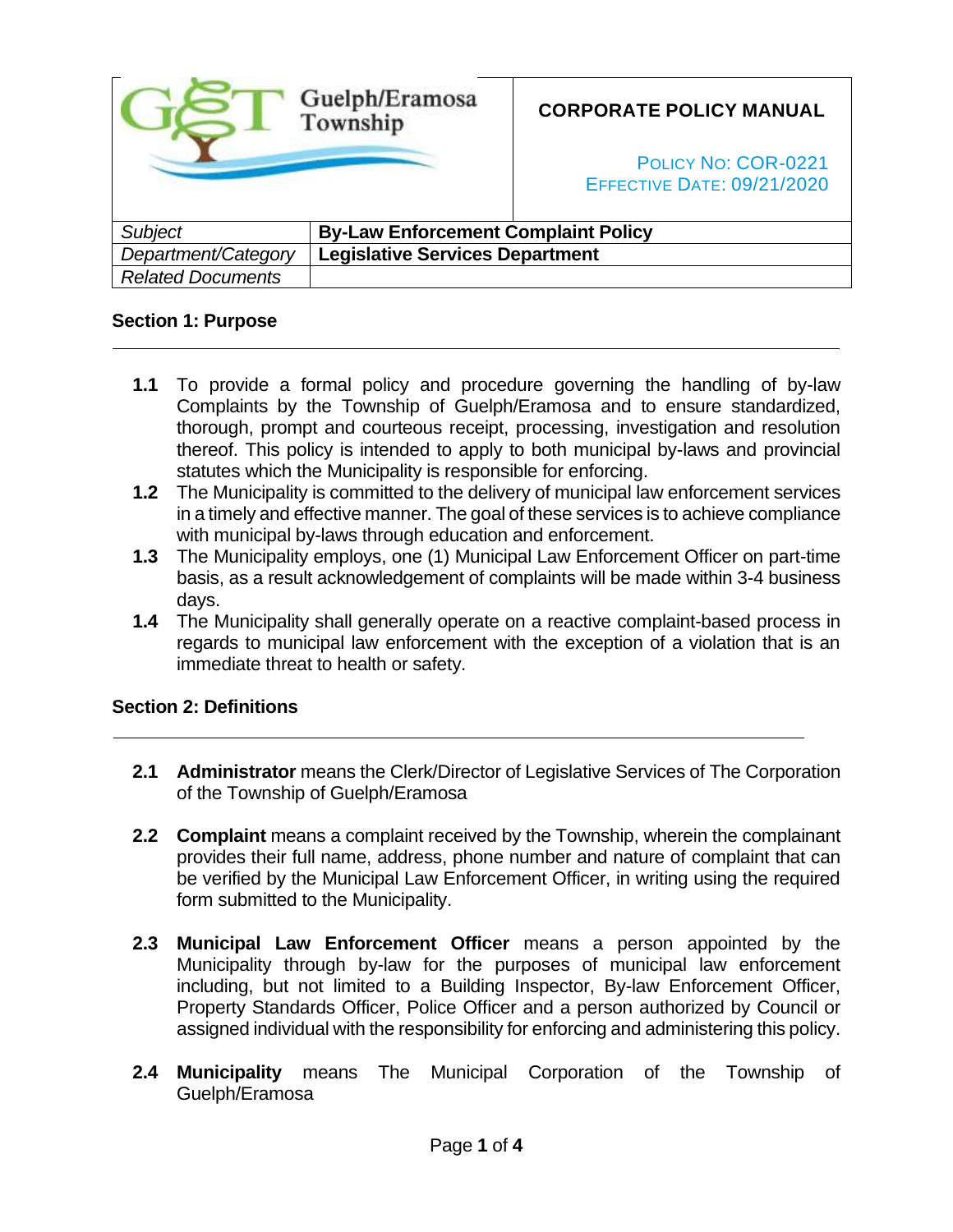- **2.5 Township** means The Corporation of the Township of Guelph/Eramosa.
- **2.6 Spite Complaint**, also known as a **Frivolous and Vexatious Complaint**, means a complaint submitted with ill will or with intention of malice towards another person and may include retaliatory complaints and civil disputes. A spite complaint may also be defined as a complaint that is part of a pattern of conduct by the complainant that amounts to an abuse of the complaint process. Such a pattern occurs when on three (3) or more occasions a complaint comes forward on a matter a Municipal Law Enforcement Officer has already dealt with. After discussing it with the Administrator, the determination of a complaint being a spite complaint shall be at the discretion of a Municipal Law Enforcement Officer.

# **Section 3: By-law Investigation and Enforcement Procedure**

- **3.1** The Municipality shall only respond to complaints received from a complainant who provides their full name, telephone number, address and nature of the complaint in writing. Anonymous and/or incomplete complaints shall not be investigated unless the Municipal Law Enforcement Officer believes there to be an immediate threat to health or safety
	- a) A Municipal Law Enforcement Officer may undertake an investigation on their own initiative upon observation of a possible situation of a by-law violation where the matter is of an immediate threat to health or safety.
	- b) Municipal staff may assist the public by providing by-law information, but will not provide opinions regarding the appropriateness of any proposed activity.
- **3.2** The name and any personal information provided by the complainant shall remain in the strictest confidence in accordance with the *Municipal Freedom of Information and Protection of Privacy Act* and shall not be intentionally divulged to any member of Council, non-essential municipal staff, the public or media unless so ordered by a Court or other tribunal or body of competent jurisdiction.
- **3.3** A Municipal Law Enforcement Officer may conduct a preliminary review of the complaint to verify the information provided and research any supporting documentation which may be available in municipal records.
- **3.4** A Municipal Law Enforcement Officer may call the complainant, when necessary, for further details or to confirm or clarify information provided within the formal Complaint.
- **3.5** A Municipal Law Enforcement Officer may attend the site to investigate the activity to determine if a municipal by-law contravention exists.
- **3.6** If a Municipal Law Enforcement Officer is unclear of a possible contravention, they may seek the advice of the municipal prosecutor or municipal solicitor if required, or the appropriate municipal staff member.
	- a) A Municipal Law Enforcement Officer may provide the information required to the appropriate party so that an informed determination can be provided and where necessary the appropriate actions initiated.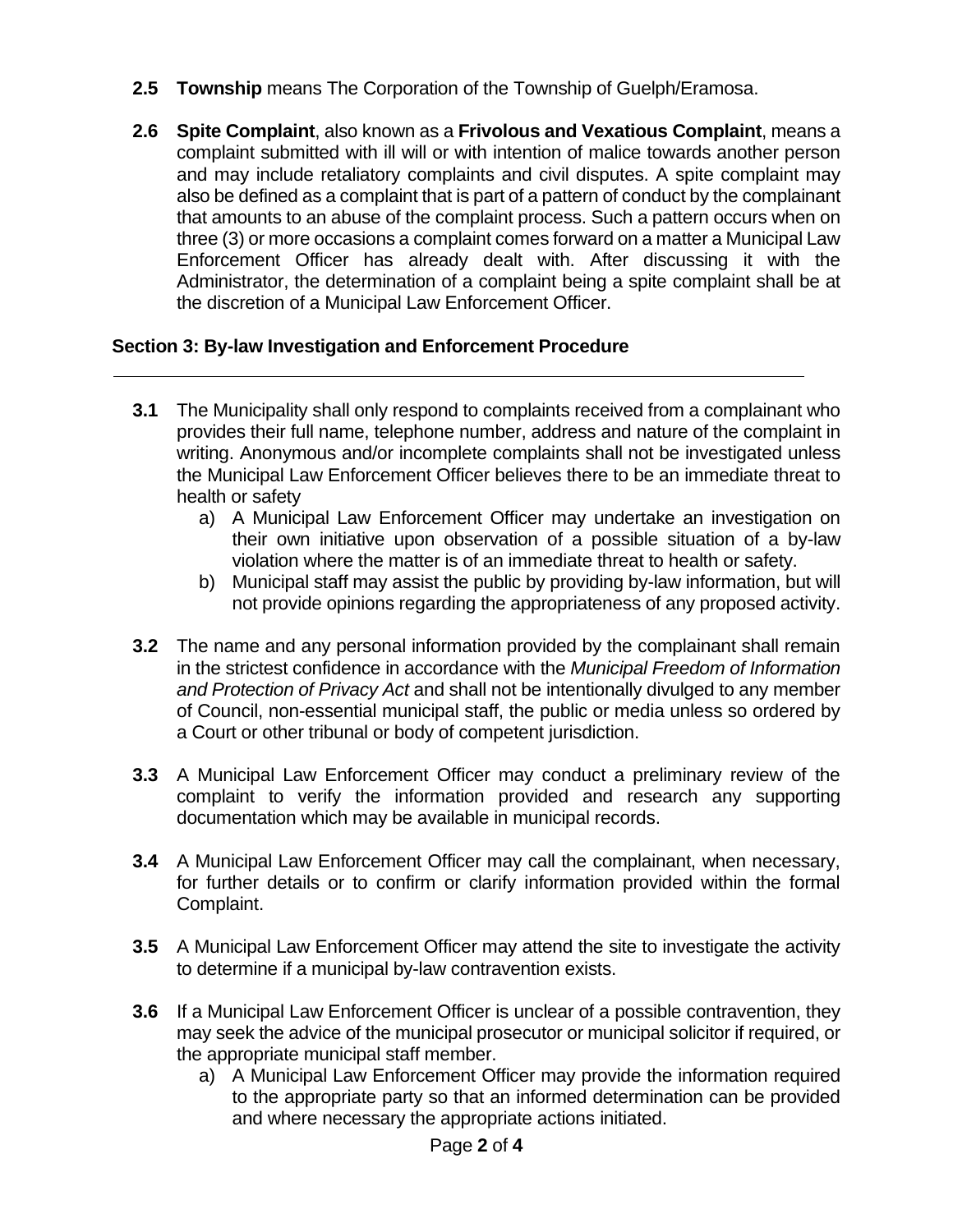- **3.7** Where a violation of a municipal by-law is determined by a Municipal Law Enforcement Officer, excluding set fine situations or documented, chronic violations or where otherwise warranted, a Municipal Law Enforcement Officer may provide an initial warning to the person by any of the following four (4) methods:
	- a) In person;
	- b) By telephone;
	- c) Email; or
	- d) In writing.
- **3.8** Notwithstanding section 3.7 of this policy; in situations wherein set fines have been established for violations of a municipal by-law, a Municipal Law Enforcement Officer may, upon confirmation of the existence of a violation, immediately issue an offence notice/ticket.
- **3.9** Notwithstanding section 3.7 or 3.8 of this policy; where provided for by municipal by-law or otherwise a Municipal Law Enforcement Officer may issue an emergency order to remedy a violation in lieu of an initial warning when such a violation poses an immediate threat to health or safety.
- **3.10** When compliance with the warning and/or order is confirmed, a Municipal Law Enforcement Officer shall enter the Complaint finalized date in the By-law matters database and close the file.
- **3.11** If the warning and/or order has not been complied with within the specified time, a municipal law enforcement office may review the non-compliance with the Administrator.
- **3.12** Following discussions with the Administrator pursuant to section 3.11 of this policy, a Municipal Law Enforcement Officer shall determine whether to attempt a second written warning or proceed with the actions necessary to address the situation in accordance with municipal by-laws or otherwise.
	- a) If a second written warning or formal order is issued, a Municipal Law Enforcement Officer shall determine a final time period to achieve compliance.
	- b) If legal action is required, a Municipal Law Enforcement Officer shall recommend to the Administrator to proceed with legal action when it appears obvious compliance is not forthcoming.
	- c) At any stage of the enforcement process, if, in the opinion of the Administrator the matter is of significant consequence, the matter may be brought before Council for direction.
- **3.13** Spite complaints shall not be investigated by a Municipal Law Enforcement Officer.
- **3.14** Failure to comply with any provision of this policy shall not invalidate any proceeding or any step, document or order in a proceeding otherwise in accordance with any municipal by-law, provincial or federal legislation.